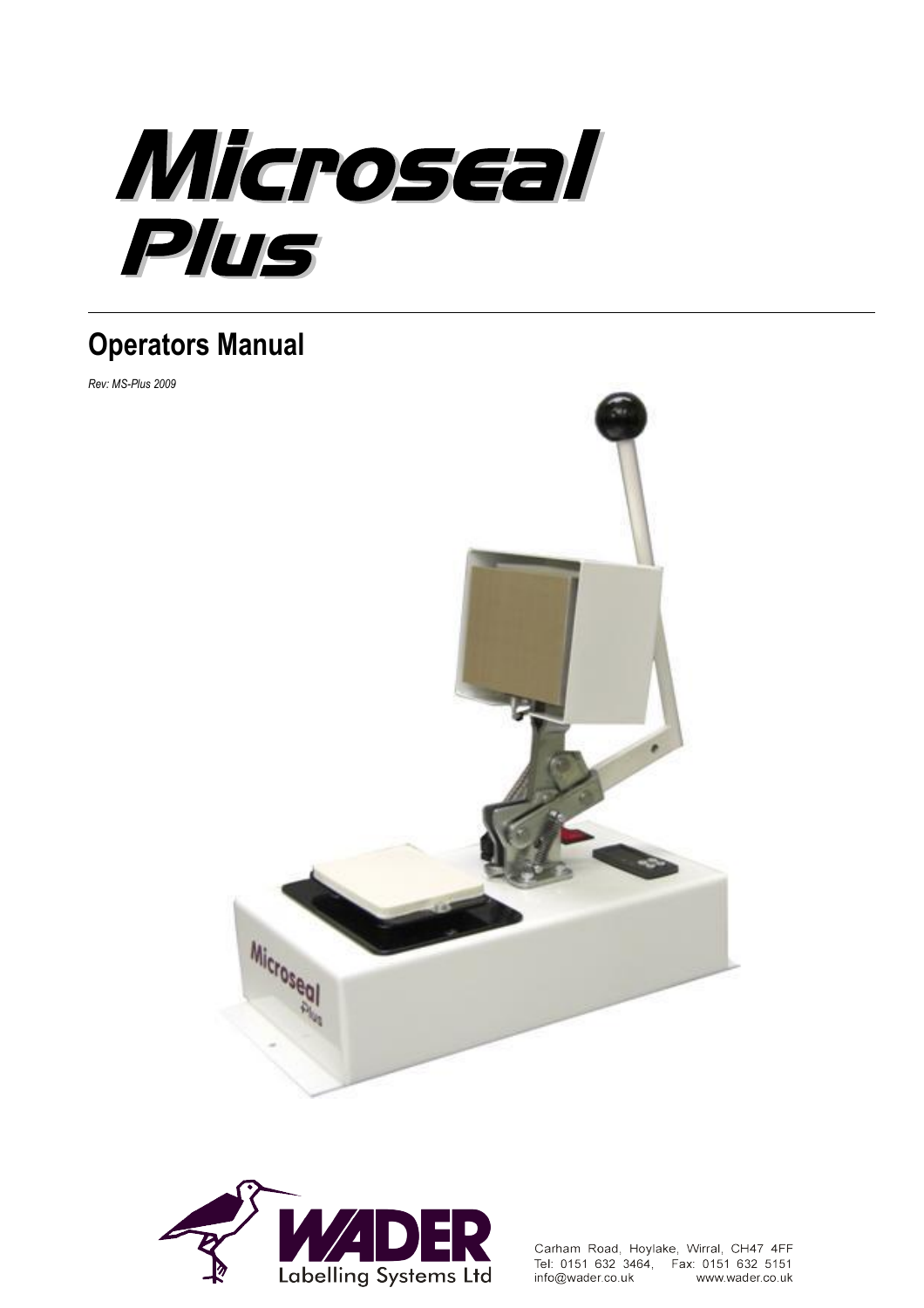

## *Features*

The new Plus machine use a powerful microprocessor PID *(Proportional plus Integral plus Derivative)* controller utilizing flash memory processors which allow custom features and high standard of temperature accuracy.

PID controllers prevent oscillation around the temperature set point and adjust the power output to avoid overshoot and offset, for a more reliable and stable temperature. Dual display of temperature and time dwell. SSR controlled heating element.

## *Unpacking & Set-up*

- Remove the heat press from the packing case and retain all the packing.
- Mount the press on a solid surface ensuring it is located near a mains outlet. We recommended that the machine is fixed down to a solid surface using the two screw holes at the front and rear of the machine base plate.
- Plug the mains cable into the rear of the machine and connect to: 240 Volt AC, single-phase mains supply (standard wall socket)
- Depress the **on / off** switch and the control will illuminate as below and perform a self diagnostic for a few seconds.

IMPORTANT: THE WIRING IN THIS MAINS LEAD IS COLOURED IN ACCORDANCEWITH THE FOLLOWING CODE: - GREEN & YELLOW- EARTH / BLUE – NEUTRAL / BROWN - LIVE **THIS EQUIPMENT MUST BE EARTHED.**





The machine will now start to heat up. Please note for the later part of the heating cycle approximately 10°C before the set point the heating cycle will slow down this is the PID control bringing the temperature up by pulsing the element supply to avoid temperature overshoot.

The first line of the controller display (in red) is the current temperature. When the machine is first switched on it will display the temperature of the platen and gradually heat up to the set point. The controller above is indicating 203°C this means the machine is ready to use. The second display (green) line is the timer set point in seconds currently set to 8 seconds.

*The machine is delivered be set to standard factory settings as above but you may wish to change these for different materials or marking products.*

i

You may check your settings at any time simply by pressing the  $\mathbb{P}$  key and the temperature set-point will be displayed, press  $\mathbb{P}$  again and the timer set-point will be displayed, press  $\mathbf{P}$  a third time and the control goes back to the standard screen display

*To Change the Temperature/ Timer Set Points…..*



11 - Display PV : It normally indicates the process value

12 - Display SV : It normally indicates the active Set value, however it can be programmed, on par. "diSP", to visualize other values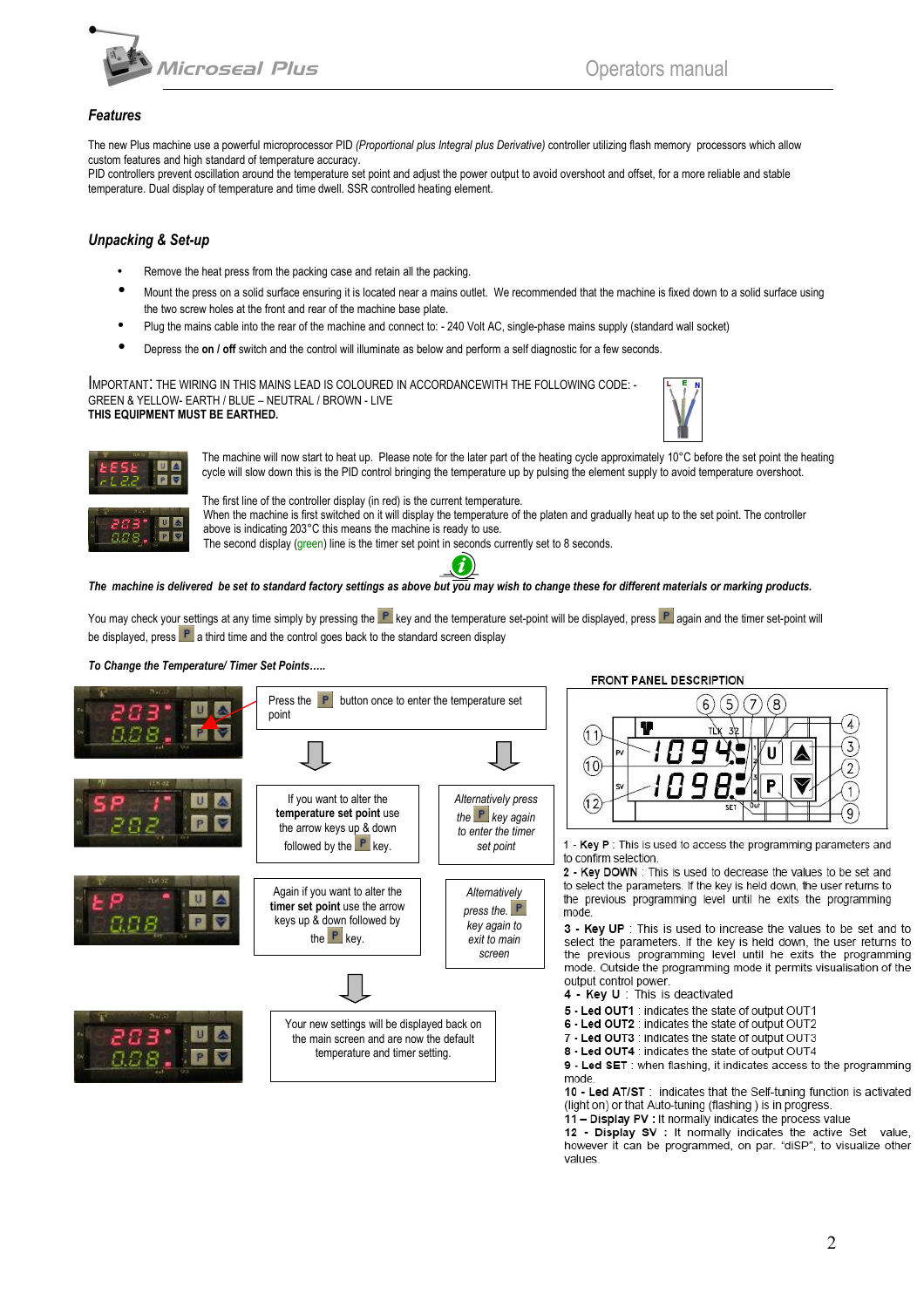

## *To Operate the Hand Press*

- Ensure that the temperature & Timer setting are correct.
- *You may check your settings at any time simply by pressing the* **P** key and the temperature set-point will be displayed, press **P** again and the timer set-point will be displayed, press **P** a third time and the control goes back to the standard screen display
- Place the part of the garment/article to be marked onto the silicone pressure pad.
- Pull the handle forward into the locked position, ensuring the garment is firmly clamped between the heat plate and pressure pad. (Make sure that your hands are away from the heated platen when using the heat press).
- The timer display will now start a countdown.
- After completion of the above the buzzer will sound when the pre-set time has elapsed, the handle should then be lifted back to it full extent.

Before operating the machine at the start of each day carry out a sealing procedure without any garment or transfers this will remove any moisture from the pad

#### *Pressure Pad Assembly*

The silicone pressure pad and assembly should be maintained and kept in good condition at all times.

A worn silicone pressure pad will effect the quality of transfer marking / fusing and should be replaced when showing signs of wear. (*See parts list*). After a long duration of time it may be found that there is a loss of pressure through the pressure pad assembly, this can be rectified by replacing the pressure springs located under the pressure plate.

**Never allow the heat plate to rest on the silicone pressure pad when the press is not in use.**

#### *PTFE Heat Plate Cover*

A PTFE cover is fitted to the heat plate, which allows the surface to be wiped clean should it become marked. New PTFE covers may be fitted to the heat plate when **WARM** (not hot) and has been cleaned to remove residue of the old PTFE.

#### *Design Change*

With a policy of constant improvement and/or modifications to meet changing conditions, the right is reserved to change the design and/or specifications at any time without prior notification, therefore no guarantee can be given as to the accuracy of the information contained in this instruction book.

#### *Guarantee*

This press is guaranteed to be free from defects in materials and workmanship **\*\*** for a period of 12 months from the proven date of delivery or installation. Should, in our opinion, any part of this press be defective in materials or workmanship it will be replaced or repaired free of charge *(excluding any travelling costs / carriage costs which will be charged at our discretion)* provided that the press has been installed and operated in the correct manner and not subjected to misuse. A charge will be made for any costs incurred if a reported fault on the press is found to be due to incorrect installation, operation and/or incorrect materials being used, as it is the responsibility of the press user to ensure the suitability of the materials operating through the press. *\*\* Exclusions - Pressure Pad GSW-16-s, PTFE GSW-18*

## *Application details for Wader Products*

Your press should have the following settings: -

| Temperature: - | 204/210 °C    |
|----------------|---------------|
| Pressure: -    | <b>20 PSI</b> |
| Time Dwell: -  | 8-10 seconds  |

The above is only a basic guideline you may need to change settings for special materials. To alter the settings see page 2.

**We recommend that THERMAL materials / clothing are not used on this heat press.** *Contact Sales For Special Material Settings.*

#### *Specifications*

Supply Voltage 230 / 240 Volt AC. 500watt. Microprocessor PID Temperature/Timer Control Unit

**(Allowances should be made when P.A.T. testing.)**

240v Mica plate heating element including 40" leads and earth.

#### Metal Fabrication. *Maintenance* \*

Lubricate toggle linkage at regular intervals with light machine oil, this will ensure a long life of the toggle clamp and also a smooth operation.

Keep top PTFE cover in good condition. Ensure that the silicone pad is in good condition.

Check all fasteners are tightened to the correct torque. This is particularly important with the heat plate fixing as these are under extreme heat and strain.

Before operating the machine at the start of each day carry out a sealing procedure without any garment or transfers this will remove any moisture from the pad.



**This machine is designed for application of heat-seal transfers, tape, badges and patches only.**

- **Please ensure the manufacturers operating instructions are adhered to.**
- **A colour copy of this manual plus all the Wader machinery can be downloaded from the website [www.wader.co.uk](http://www.wader.co.uk/) We recommend a qualified engineer inspect the machine at six Monthly intervals**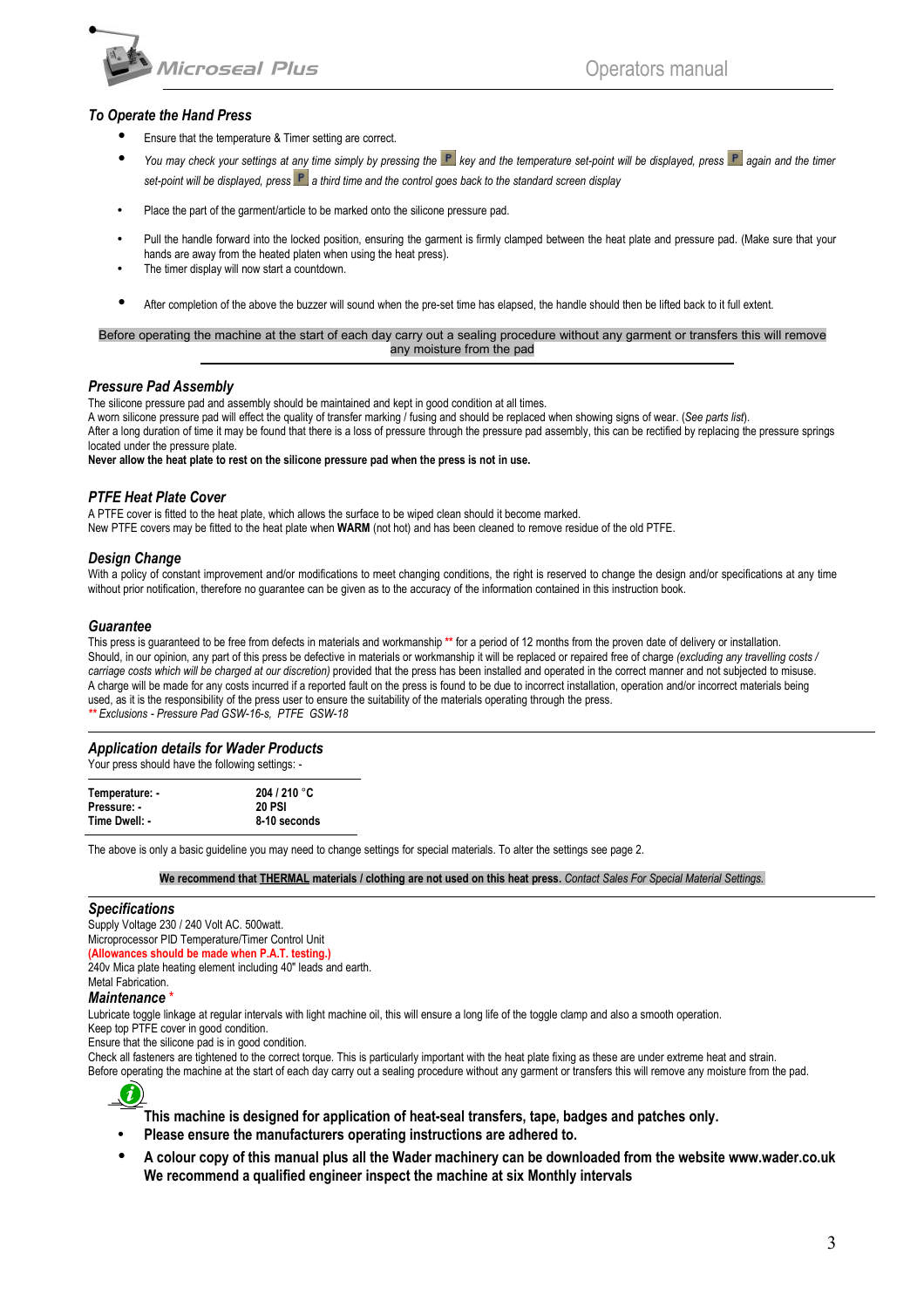

## *No Mains light Or Control Display*

Check the supply to press and condition of fuses (front panel & plug). Is the press switched on? Control Unit Transformer.

#### *Heat plate fails to get warm (refer to fig.2)*

Does the element have continuity? *Specifications for this test can be supplied upon request.* Does the probe have resistance?

Is the relay switching over? (check light on SSR, and coil supply)

#### *RTD Probe.*

To test the probe condition, remove completely from press and measure the resistance at room temperature using a multimeter. Then warm the probe if the resistance changes the probe is working correctly. *Specifications for this test can be supplied upon request.*

#### *Sealing Pressure Low.*

Badly worn pad Over compressed springs Toggle assembly worn

#### *Timer Buzzer*

Toggle arm not making contact with micro-switch *see below* Faulty micro-switch, check switching with meter. buzzer faulty check AC power supply to buzzer 230VAC

## **. Safety First**

When working on the heat press remember to always **bisconnect** the mains supply before removing covers or guards. Never allow your hands to be in a **position that they may be trapped by the heat plate when you bring the handle down**



# *Controller Error Codes*

| Error | Reason                                                                                                                                                                       | Action                                                                                                                                                                                                              |
|-------|------------------------------------------------------------------------------------------------------------------------------------------------------------------------------|---------------------------------------------------------------------------------------------------------------------------------------------------------------------------------------------------------------------|
|       | Probe interrupted                                                                                                                                                            | Verify<br>the correct                                                                                                                                                                                               |
| uuuu  | The measured variable<br>is under the probe's<br>limits (under-range)                                                                                                        | connection between probe<br>and instrument and then<br>verify<br>the<br>correct                                                                                                                                     |
| 0000  | The measured variable<br>is over the probe's<br>limits (over-range)                                                                                                          | functioning of the probe                                                                                                                                                                                            |
| ErAt  | Auto-tuning<br>not<br>possible because the<br>process value is higher<br>(with "Func" =HEAt)<br>than [SP-  SP/2 ] or<br>lower (with "Func"<br>ISP+<br>=CooL) than<br>SP/211. | Swap the instrument to<br>OFF control (OFF) and then<br>to automatic control (rEG)<br>in order to make the error<br>message disappear.<br>Once the error has<br>been<br>the<br>found, try to repeat<br>auto-tuning. |
| Error | Reason                                                                                                                                                                       | Action                                                                                                                                                                                                              |
| noAt  | Auto-tuning<br>not<br>finished within<br>12<br>hours                                                                                                                         | Check the functioning<br>οf<br>probe and actuator and try<br>to repeat the auto-tuning.                                                                                                                             |
| LbA   | control<br>Loop<br>interrupted<br>(Loop break alarm)                                                                                                                         | Check the working of probe<br>and actuator and swap the<br>instrument to (rEG) control                                                                                                                              |
| ErEP  | Possible anomaly<br>οf<br>the EEPROM memory                                                                                                                                  | Push key "P"                                                                                                                                                                                                        |